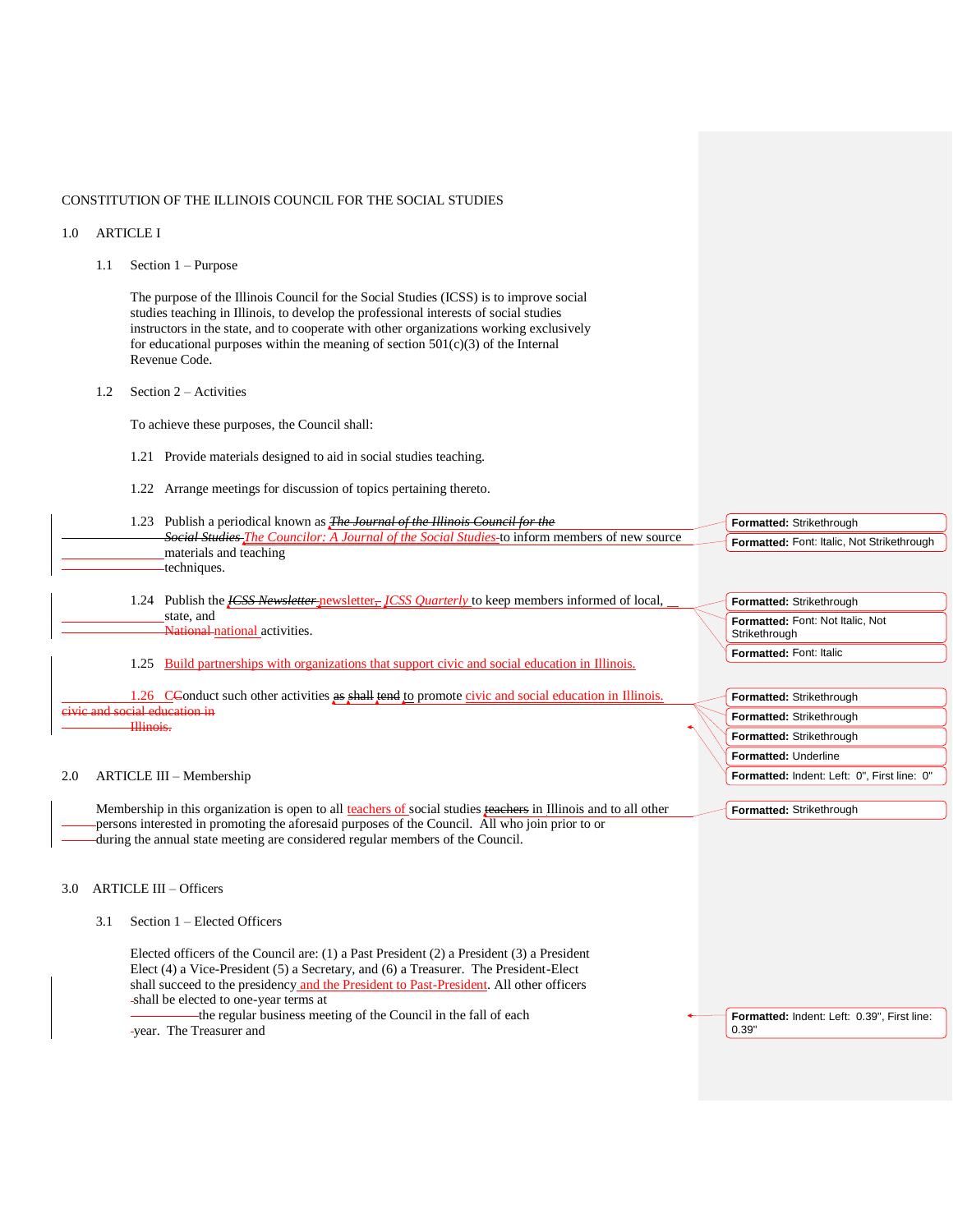# Secretary shall be limited to two consecutive one-year terms.

# 3.2 Section 2 – Appointed Officers

 $\overline{\phantom{a}}$ 

 $\overline{\phantom{a}}$ 

|     |     | Appointed officers of the Council are: Editor of The Councilor Journal, Editor of the ICSS Newsletter                                                                                                                                                                                                                                                                                                                                                                                                                                                              | Formatted: Strikethrough            |
|-----|-----|--------------------------------------------------------------------------------------------------------------------------------------------------------------------------------------------------------------------------------------------------------------------------------------------------------------------------------------------------------------------------------------------------------------------------------------------------------------------------------------------------------------------------------------------------------------------|-------------------------------------|
|     |     | Ouarterly,                                                                                                                                                                                                                                                                                                                                                                                                                                                                                                                                                         | Formatted: Strikethrough            |
|     |     | Vendor/Exhibitor Chair, Conference Program Chair, Outreach CoordinatorDirector of Council Relations,<br>Communications Director and a Historian.                                                                                                                                                                                                                                                                                                                                                                                                                   | Formatted: Not Strikethrough        |
|     |     | The President ICSS Board appoints these officers.                                                                                                                                                                                                                                                                                                                                                                                                                                                                                                                  | Formatted: Indent: Left: 0"         |
|     |     |                                                                                                                                                                                                                                                                                                                                                                                                                                                                                                                                                                    | <b>Formatted: Not Strikethrough</b> |
|     | 3.3 | Section $3 - Vacancies$                                                                                                                                                                                                                                                                                                                                                                                                                                                                                                                                            | Formatted: Strikethrough            |
|     | 3.4 | An officer's performance of duties can be evaluated by the Executive Committee, and<br>an officer may be dismissed by a two-thirds vote of that body. Vacancies occurring<br>in elected offices shall be filled by the ICSS Board until the next regular election for<br>state officers. If any officer other than the President is unable to attend a Council<br>meeting, he/she may ask any member of the Council to represent his/her views at that<br>meeting. The President Elect shall represent the views of the President.<br>Section $4 -$ Qualifications |                                     |
|     |     |                                                                                                                                                                                                                                                                                                                                                                                                                                                                                                                                                                    |                                     |
|     |     | The President Elect shall have been a member of the Illinois Council for the Social                                                                                                                                                                                                                                                                                                                                                                                                                                                                                |                                     |
|     |     | Studies for at least 18 months prior to election and shall have served on the board                                                                                                                                                                                                                                                                                                                                                                                                                                                                                |                                     |
|     |     | within the last five years. Others officers and chairpersons shall be selected from the<br>regular members of the Council.                                                                                                                                                                                                                                                                                                                                                                                                                                         | Formatted: Strikethrough            |
| 4.0 |     | <b>ARTICLE IV</b>                                                                                                                                                                                                                                                                                                                                                                                                                                                                                                                                                  |                                     |
|     | 4.1 | Section $1 -$ Executive Director                                                                                                                                                                                                                                                                                                                                                                                                                                                                                                                                   |                                     |
|     |     | The Council shall secure the services of an Executive Director who is a member of the<br>Illinois Council for the Social Studies and the National Council for the Social Studies.<br>This person shall serve on a part-time basis with pay and shall assist the officers of the<br>Council in whatever duties the ICSS Board approves. The Executive Director is shall be<br>assisted by                                                                                                                                                                           | Formatted: Strikethrough            |
|     |     | an executive Executive Secretary with pay, who is approved by the board.                                                                                                                                                                                                                                                                                                                                                                                                                                                                                           |                                     |
|     | 4.2 | Section 2 – Selection                                                                                                                                                                                                                                                                                                                                                                                                                                                                                                                                              |                                     |
|     |     | Candidates for the Executive Directorship shall be identified by a Selection Committee, which will<br>investigate qualifications and make recommendations to the ICSS Board. The ICSS Board will vote to<br>reject or hire one of the candidates. This committee may bargain with prospects, but financial<br>arrangements must be approved by the ICSS Board.                                                                                                                                                                                                     |                                     |
|     | 4.3 | The performance of the Executive Director shall be reviewed by the Executive<br>Committee at least every three years, and a recommendation for retention or dismissal<br>will be furnished in writing to the ICSS Board at the spring meeting.                                                                                                                                                                                                                                                                                                                     |                                     |
| 5.0 |     | <b>ARTICLE V</b>                                                                                                                                                                                                                                                                                                                                                                                                                                                                                                                                                   |                                     |
|     | 5.1 | Section 1 – Permanent Boards and Committees                                                                                                                                                                                                                                                                                                                                                                                                                                                                                                                        |                                     |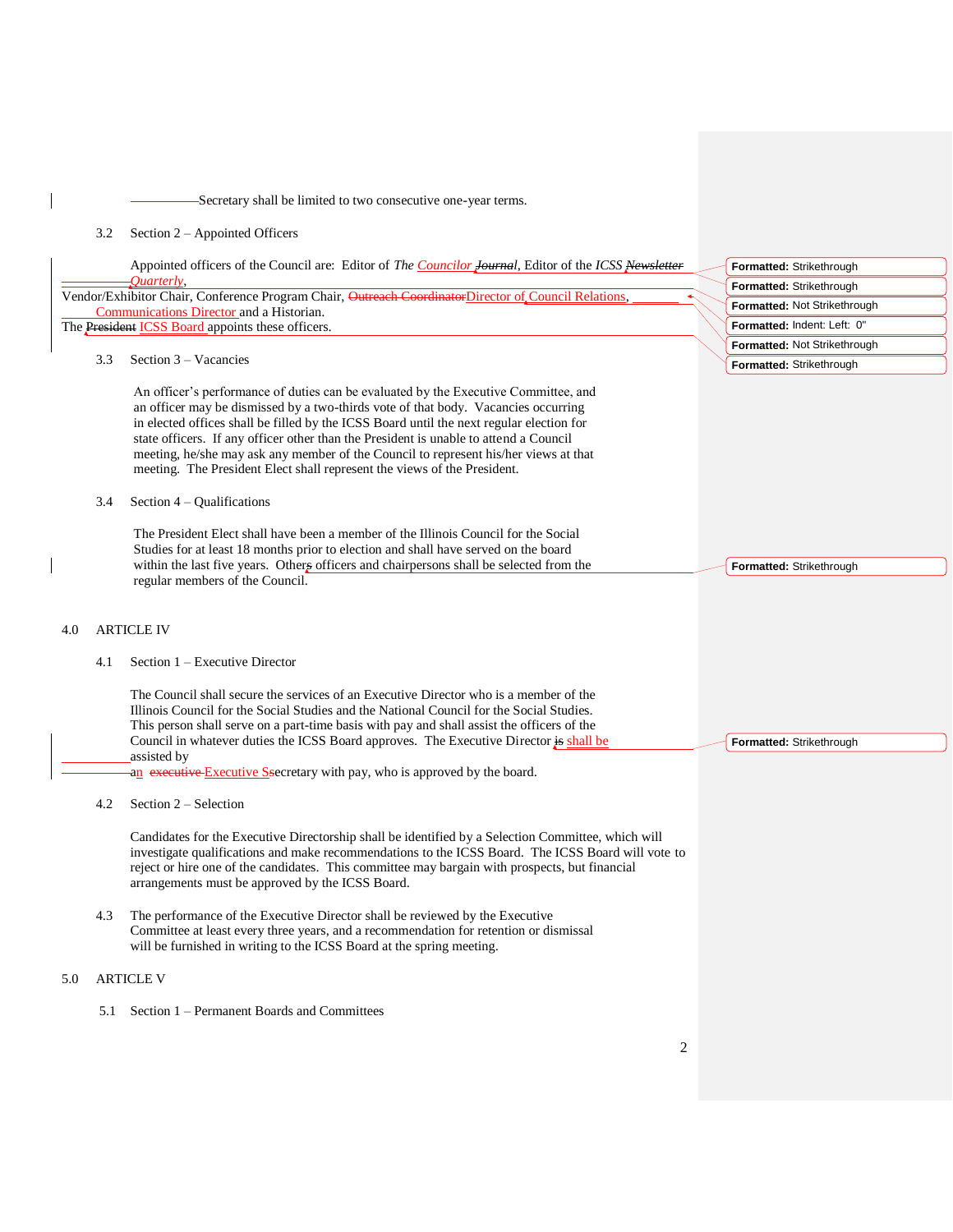The permanent boards and committees of the Council are:

- 5.11 ICSS Board
- 5.12 Executive Committee
- 5.13 Committee on Nominations
- 5.14 Membership Committee
- 5.15 Committee on Constitutional Revision
- 5.16 Selection Committee
- 5.17 Fiscal Committee
- 5.18 Audit Committee
- 5.19 Professional Development Committee
- 5.1 Section 2 Membership and Functions of ICSS Board and Committees
	- 5.21 The ICSS Board

The ICSS Board shall consist of the Officers of the Council, the immediate past president, the Executive Director, two representatives from each affiliated local council (one of whom should be President), a Regional Representative from each of the geographic regions designated by the Board, six members-at-large elected by and from the membership, the Illinois State Board of Education liaison to the Council, Illinois Historic Preservation Agency liaison to the Council, Chairpersons of Council committees and Special Interests Groups, and local arrangements chairperson(s) for upcoming meetings. The meeting of the ICSS Board is the official meeting of the Council.

- 5.211 The ICSS Board will meet in the fall and spring of each year.
- 5.212 ICSS Board members are expected to attend all regularly scheduled meetings as well as the Annual Meeting. Board members are to make every effort to attend any specially called meetings of the Board of Directors.

### 5.213 Specific Duties

- 5.2131 Appropriate funds for the operation of the Council.
- 5.2132 Hire the Executive Director.
- 5.2133 Review actions of officers and committees.
- 5.2134 Determine annual dues and benefits of members.
- 5.2135 Oversee all publications of ICSS.
- 5.2136 Set policy for ICSS and, toward that end, deliberate on all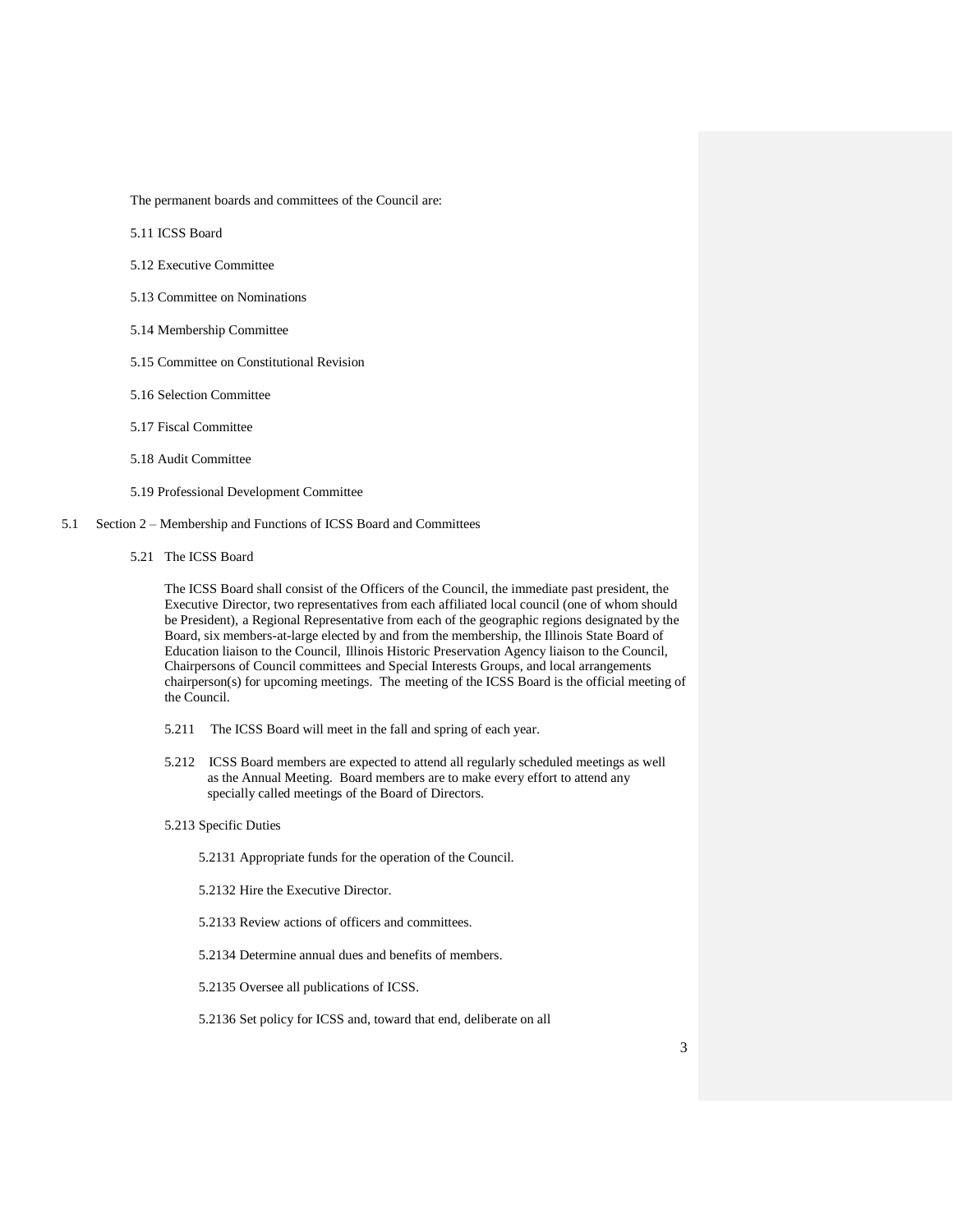items of concern to ICSS and to the profession as a whole.

- 5.2137 Exercise all powers not assigned in the Constitution to other officers or to the membership of the Illinois Council.
- 5.214 A quorum for a board meeting shall be defined as three of the Elected Officers, the Executive Director, and six other members of the Board.
- 5.215 In the event that a quorum is not present, the President shall set a date and place and call a meeting of the Board.

5.22 The Executive Committee

The Executive Committee shall consist of the officers of the Council, the immediate past-president and the Executive Director.

- 5.221 The Executive Committee will meet in January or February of each year and at the request of the President. It transacts any necessary business between meetings of the ICSS Board.
- 5.222 The President is chairman.
- 5.23 The Committee on Nominations

The Committee on Nominations shall be composed of five three members. The immediate past president shall serve on the nominations committee with a two-year term and will serve as a chairperson on his/her second year. The three other members will be appointed by the President to serve on the nominations committee for one year.

- 5.231 It is the duty of this Committee to present a slate of candidates for the ICSS Board to be voted upon at the regular business meeting of the Council in the fall of each year. The slate shall be headed by the President; the President-Elect shall move into this office and the committee shall seek a candidate only if the President-Elect cannot serve. One or more names shall be presented for each of the following: (a) President-Elect (b) Vice-President (c) Secretary (d) Treasurer (e) one representative from each of the geographic regions designated by the ICSS Board.
- 5.232 The committee will also nominate 3-6 persons for the members-at-large positions from the members to serve a two-year term on the ICSS Board. The Nominations will be included on the ballot at the state Conference meeting each year. The 3 nominees receiving the most votes will be elected to a 2-year term on the ICSS Board.
- 5.233 Meets at fall and spring meetings of the ICSS Board, or with the Executive Committee to plan work.
- 5.234 Determines criteria for selecting candidates, including service to local, state, and/or national councils; geographic location in relation to present officers; presentation; distribution of officers between men and women; willingness to serve.
- 5.235 Nominations are secured by: mail or at the fall meeting by floor nominations, through requests in the ICSS **Quarterly Newsletter**, and individual recommendations.

**Formatted:** Strikethrough

**Formatted:** Strikethrough **Formatted:** Strikethrough **Formatted:** Strikethrough

**Formatted:** Strikethrough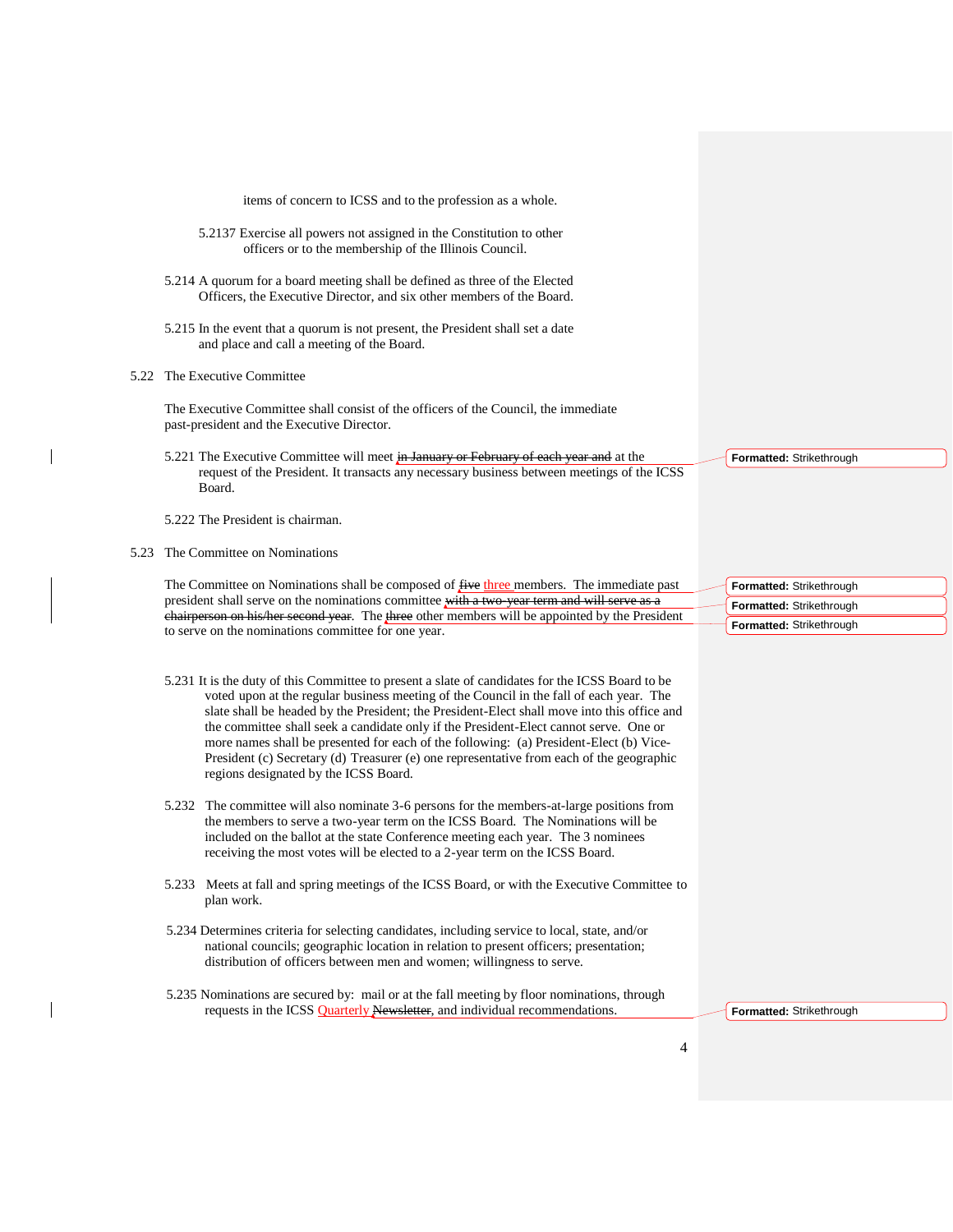- 5.236 Prepares ballots listing nominees for each office, providing space for write-in candidates and/or nominations from the floor.
- 5.237 Reports the ballot to the ICSS board and Executive Director by December 31 of that election year. Newly elected members take office January 1, of the following year.
- 5.24 The Membership Committee

The Membership Committee shall be composed of the Vice-President as chairperson, the Regional Representatives, and two Members-at-Large.

- 5.241 The President and Executive Director are *ex-officio* members of the Membership Committee. *Ex-officio* members serve as advisers.
- 5.242 The Committee meets at times determined by the Vice-President.
- 5.243 Committee members should pursue active membership recruitment activities.
- 5.25 Committee on Constitutional Revision

Established to review, revise, and recommend changes in the Constitution.

- 5.251 The chairman is the Historian.
- 5.252 Two other board members may be appointed by the President.
- 5.253 Reviews, revises, and recommends changes in the Constitution.
- 5.254 The historian keeps a file of all previous Constitutions.
- 5.26 Selection Committee

Established to select and Executive Director.

- 5.261 The Selection Committee is comprised of three members appointed by the President with ICSS Board approval.
- 5.262 The Committee identifies candidates for the Executive Directorship to be submitted to the ICSS Board for consideration and selection.
- 5.27 Audit Committee

Established to audit the accounts of the Council; Treasurer serves as the Chairperson.

- 5.271 Committee of three appointed as needed by the President.
- 5.272 A professional audit of ICSS financial records will be conducted when directed by the ICSS Board.

**Formatted:** Strikethrough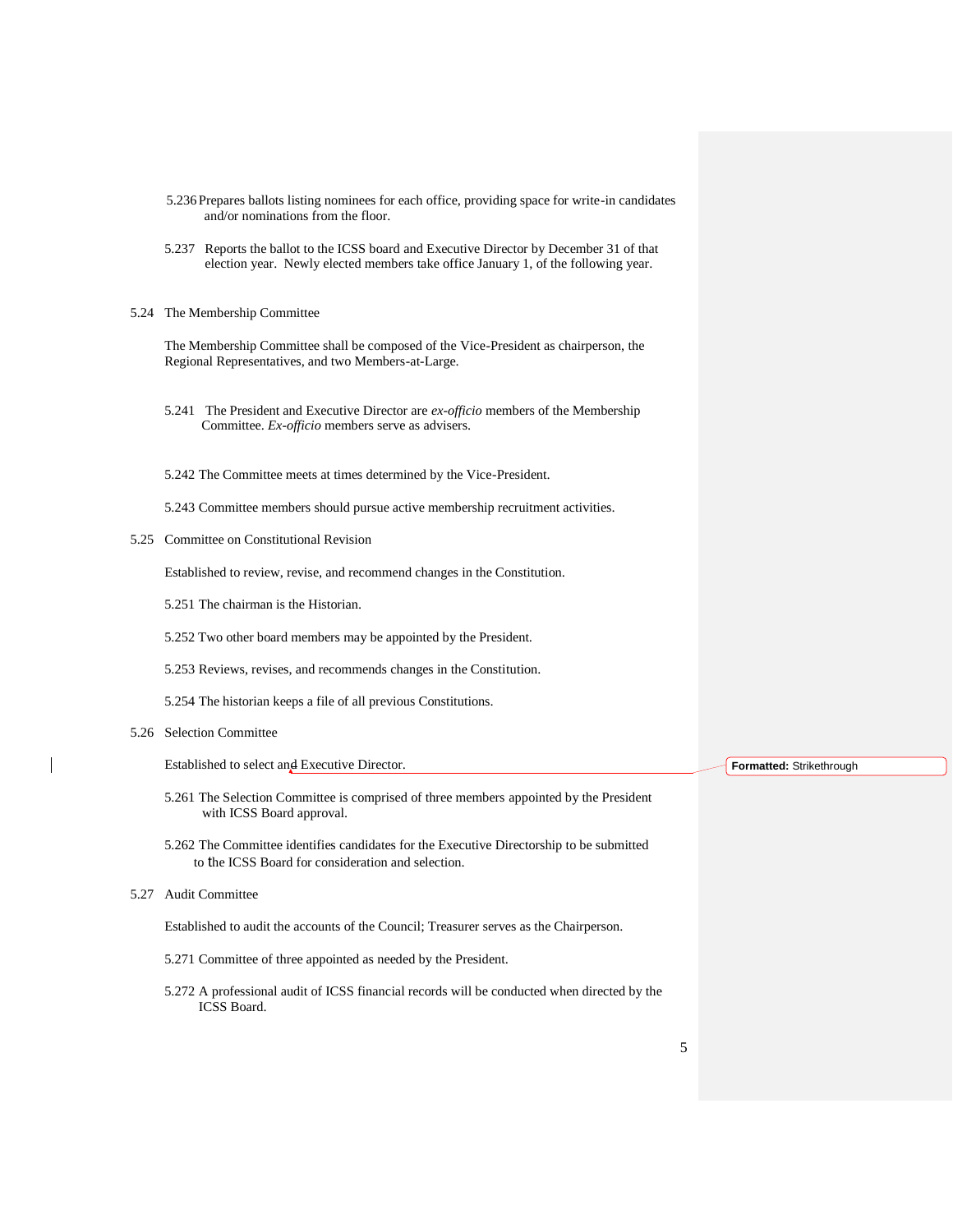|     | 5.273 Reports audit at the ICSS Board meeting in the spring.                                                                                                                          |                                 |
|-----|---------------------------------------------------------------------------------------------------------------------------------------------------------------------------------------|---------------------------------|
|     | 5.28 Fiscal Committee                                                                                                                                                                 |                                 |
|     | Established to review and report on the finances of the Council.                                                                                                                      |                                 |
|     | 5.281 The Fiscal Committee is comprised of three members; the Treasurer, as chairperson;<br>the President-Elect; and the Executive Director.                                          |                                 |
|     | 5.282 Reviews the budget prepared by the Executive Director.                                                                                                                          |                                 |
|     | 5.283 Makes policy recommendations on financial matters to the ICSS Board.                                                                                                            |                                 |
|     | 5.284 Undertakes any study of a financial nature commissioned by the President.                                                                                                       |                                 |
|     | <b>Publications Committee</b><br>5.29                                                                                                                                                 |                                 |
|     | Members will consist of the ICSS publication editors, Communications Director, and Executive<br>-Director                                                                             |                                 |
|     | who manage the production and distribution of the Council's publications: The<br>Councilor: A Journal of the <i>Hlinois Council for the Social Studies</i> ; and the ICSS Newsletter  | Formatted: Strikethrough        |
|     | <i>Ouarterly</i>                                                                                                                                                                      | Formatted: Strikethrough        |
|     | 5.29a-291 Professional Development Committee                                                                                                                                          |                                 |
|     | Members will consist of President-Elect, Vice-President Executive Director, and a member of<br>the Board at                                                                           | Formatted: Strikethrough        |
|     | large. The ISBE liaison will serve as an Ex-Officio Member.                                                                                                                           |                                 |
|     | 5.2911 Reviews ICSS Small Grants for Teachers proposals and applications for ICSS awards.                                                                                             |                                 |
|     | 5.2912 Makes recommendations for grants and awards to the Board.                                                                                                                      |                                 |
|     | 5.290 Other Committees                                                                                                                                                                |                                 |
|     | Other committees shall be formed, as needed by the ICSS Board, and membership on such<br>committees will be appointed by the President with Board approval.                           |                                 |
| 5.3 | <b>AMENDMENTS</b>                                                                                                                                                                     |                                 |
|     | Amendments to this Constitution and the By-Laws may be made according to the<br>following procedures:                                                                                 |                                 |
|     | 5.30 All proposed changes to the ICSS Constitution or By-Laws shall be printed in the ICSS<br>Newsletter <i>Quarterly</i> before they are brought before the Board or the membership. | <b>Formatted: Strikethrough</b> |
|     | 5.31 Submission of the proposed amendment or change in By-Laws to members of ICSS board Board<br>at least 30 days prior to a meeting of that body.                                    |                                 |
|     | 5.32 Adoption of proposed amendments or change in the By-Laws are made at any ICSS business<br>meeting with the approval of the majority vote of the members attending the meeting.   |                                 |
| 5.4 | <b>BY-LAWS</b>                                                                                                                                                                        |                                 |
|     | 6                                                                                                                                                                                     |                                 |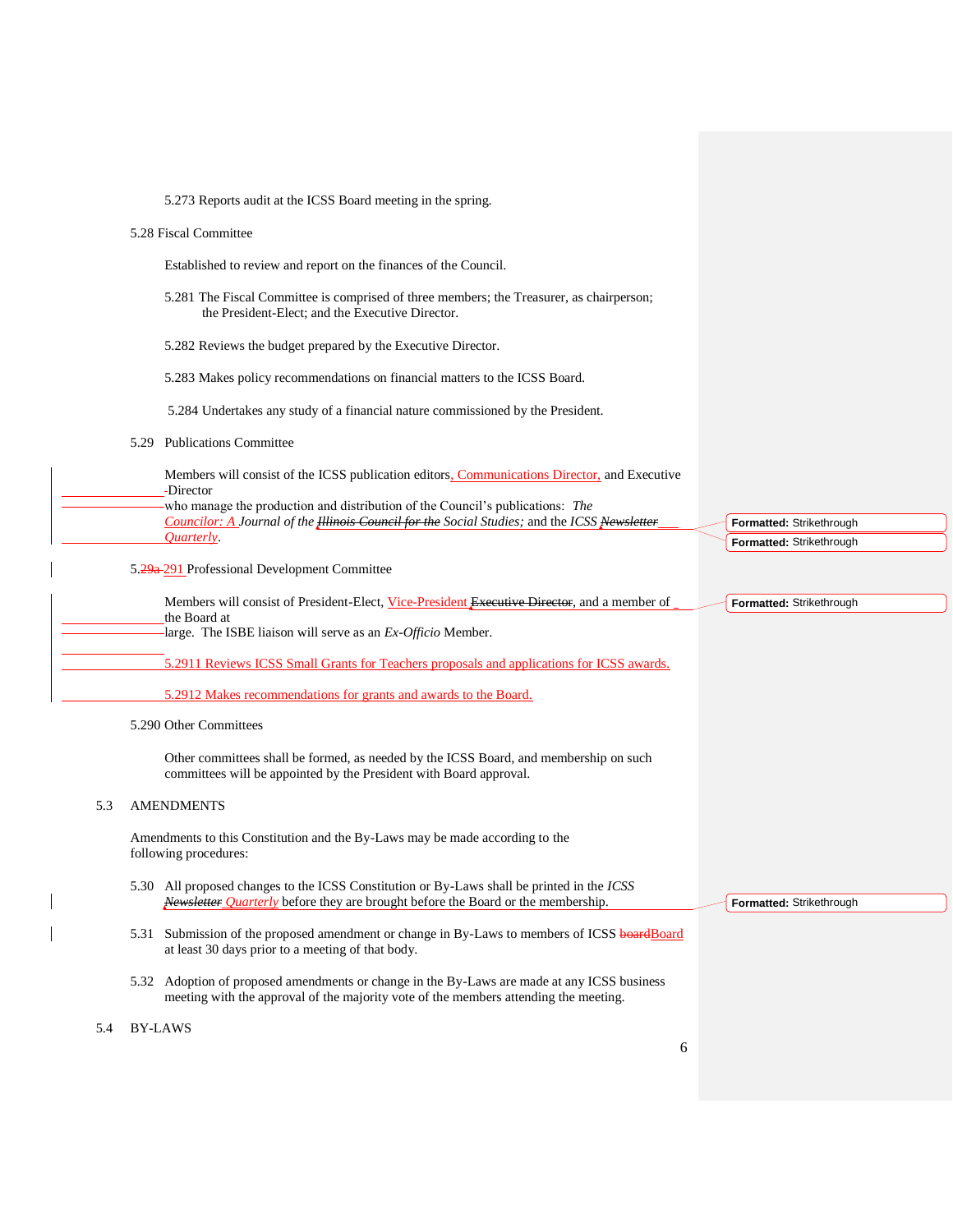### 5.41 Section 1 – Membership and Dues

- 5.411 Membership shall consist of *three four* categories: Regular, Student, Institutional, and Retired
- 5.412 Dues for each category shall be established by the ICSS Board.
- 5.413 Retired-Life membership shall consist of teachers who have held continual membership in ICSS for a period of five (5) years immediately prior to retirement, who, upon notification to the Executive Director that they have retired, shall be continued on the membership rolls of ICSS and receive all the benefits of membership at no further cost. (Retired-Life membership is no longer an active membership category.)
- 5.42 Section 2 Meetings

The ICSS Board shall decide the time and place for holding the Annual Meeting of the Council. It may call other regional or state meetings as seen advisable.

5.43 Section 3 – Affiliation

A local council is recognized as an affiliate of the Illinois Council for the Social Studies if the following criteria are met:

- 5.431 Its membership consists primarily of persons concerned with the teaching of social studies.
- 5.432 It supplies the Vice-President and Executive Director with a list of the names and addresses of its current officers.
- 5.433 It has at least one representative at each ICSS Board meeting.

# 5.44 Section 5 – Fiscal Policy

- 5.441 The Executive Director is vested with the authority to approve or disapprove expenditures to the budget limits, provided the funds are available.
	- 5.4411 Any expenditure beyond the amount may be approved by the Fiscal Committee.
	- 5.4412 The Executive Director has the sole authority to enter into contractual agreements.

# 5.442 The Executive Director, with approval by the ICSS Board or Executive

Committee, is authorized to reimburse ICSS members for expenses, as established by the Board, for attending the NCSS House of Delegates (\$150.00 \$300.00 per delegate for both days, or \$75.00 \$150.00 for 1-day's attendance), NCSS Summer Leadership Conference (Up to \$500.00), and the Great Lakes Regional Representative's Meeting. All but the House of Delegates have been discontinued as of 2008, but remain in case of future reinstatement.

#### **Formatted:** Strikethrough

| Formatted: Strikethrough                               |
|--------------------------------------------------------|
| Formatted: Indent: Left: 1.63"                         |
| Formatted: Font: (Default)<br>TimesNewRomanPSMT, 11 pt |
| Formatted: Strikethrough                               |
| Formatted: Not Strikethrough                           |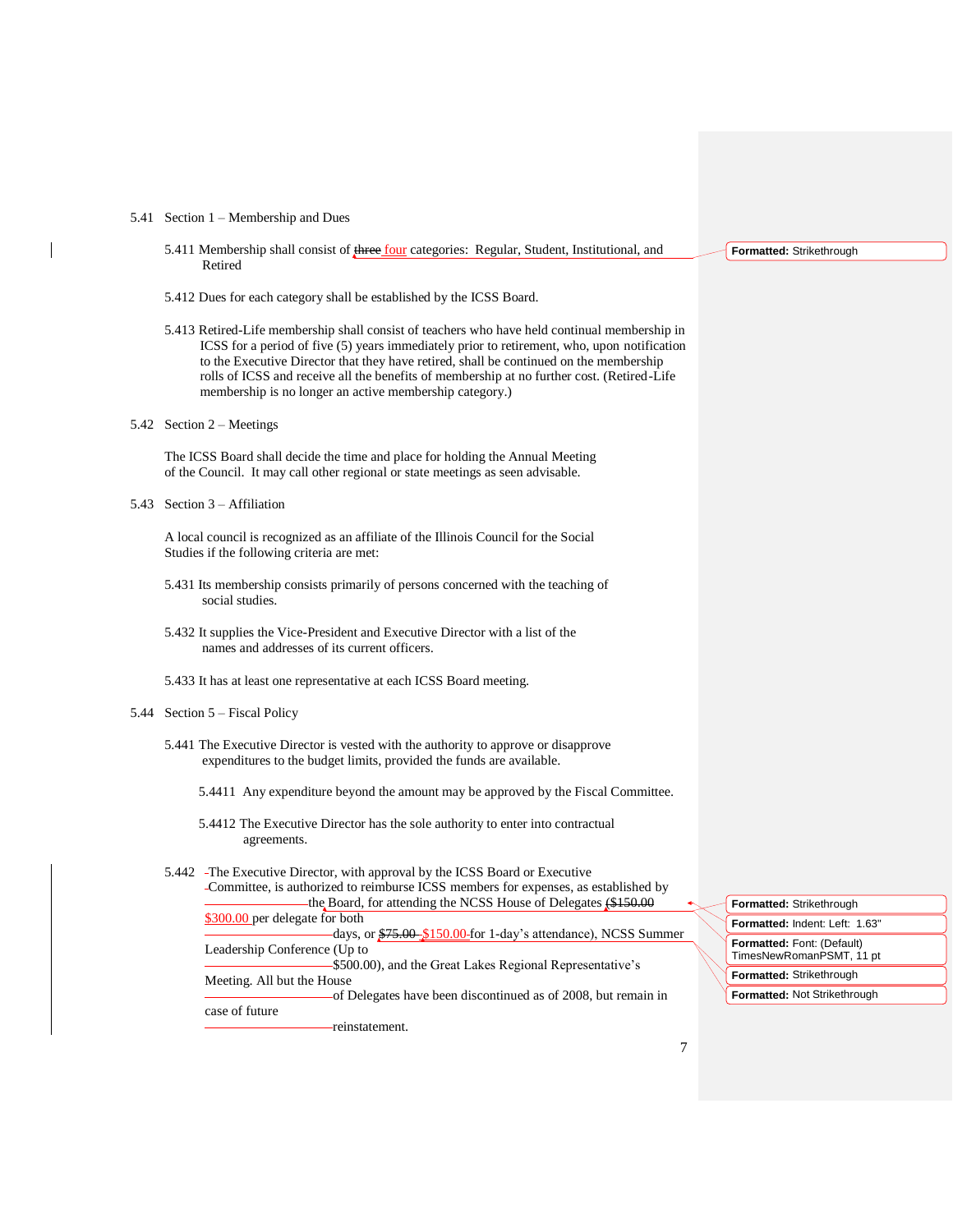| 5.443 All requests for reimbursement must be accompanied by receipts and submitted to the<br>Executive Director within two weeks of the expenditures.<br>5.444 All reimbursements will be estimated in the annual budget.                                                                                                                                                                                                                                                                                                                                                                                                                    |                                      |
|----------------------------------------------------------------------------------------------------------------------------------------------------------------------------------------------------------------------------------------------------------------------------------------------------------------------------------------------------------------------------------------------------------------------------------------------------------------------------------------------------------------------------------------------------------------------------------------------------------------------------------------------|--------------------------------------|
| 5.2-5 DISSOLUTION CLAUSE                                                                                                                                                                                                                                                                                                                                                                                                                                                                                                                                                                                                                     | <b>Formatted: Strikethrough</b>      |
| 5.51 Upon the dissolution of ICSS, ICSS shall, after paying or making provision for the payment<br>of all the liabilities of ICSS, dispose of all the assets of ICSS exclusively for the purposes of ICSS<br>in such manner, or to such organization or organizations organized and operated exclusively for<br>charitable, educational, religious, or scientific purposes as shall at the time qualify as an exempt<br>organization or organizations under section $501(c)(3)$ of the Internal Revenue Code of 1986<br>(or corresponding provision of any future United States Internal Revenue Law), as the ICSS<br>Board shall determine. |                                      |
| 5.52 Any such assets not so disposed of shall be disposed of by the Court of Common Pleas of the<br>county in which the principal office of ICSS is then located, exclusively for such purposes or to such<br>organization or organizations, as said Court shall determine, which are organized and<br>operated exclusively for such purposes.                                                                                                                                                                                                                                                                                               |                                      |
| OFFICERS ELECTED BY THE ICSS BOARD<br>5.6                                                                                                                                                                                                                                                                                                                                                                                                                                                                                                                                                                                                    |                                      |
| 5.61 Election and Terms of Office                                                                                                                                                                                                                                                                                                                                                                                                                                                                                                                                                                                                            |                                      |
| All officers shall be elected to one-year terms at the regular business meeting of the Council in<br>the fall of each year. (Article III, 3.1) They shall assume office on January 1 following their<br>election.                                                                                                                                                                                                                                                                                                                                                                                                                            |                                      |
|                                                                                                                                                                                                                                                                                                                                                                                                                                                                                                                                                                                                                                              |                                      |
| 5.62 General Rules Guiding Officers                                                                                                                                                                                                                                                                                                                                                                                                                                                                                                                                                                                                          | Formatted: Font: (Default) Times New |
| 5.621 All officers attend regularly scheduled meetings, including those of the ICSS Board<br>and Executive Committee, if called.                                                                                                                                                                                                                                                                                                                                                                                                                                                                                                             | Roman                                |
| 5.622 All officers are expected to assume an active role in ICSS.                                                                                                                                                                                                                                                                                                                                                                                                                                                                                                                                                                            |                                      |
| 5.623 All officers are expected to be members of local councils if one exits exists in their area.                                                                                                                                                                                                                                                                                                                                                                                                                                                                                                                                           | Formatted: Strikethrough             |
| 5.624 All officers are urged to become members of the National Council for the Social Studies.                                                                                                                                                                                                                                                                                                                                                                                                                                                                                                                                               |                                      |
| 5.63 Responsibilities of the President                                                                                                                                                                                                                                                                                                                                                                                                                                                                                                                                                                                                       |                                      |
| 5.631 Calls for and presides over all meetings of the ICSS Board and the Executive Committee<br>in accordance with the Constitution and special needs of the Council.                                                                                                                                                                                                                                                                                                                                                                                                                                                                        |                                      |
| 5.6311 Sets the agenda for the ICSS Board and Executive Committee and mails distributes it to<br>members two weeks in advance of the meeting.                                                                                                                                                                                                                                                                                                                                                                                                                                                                                                | Formatted: Strikethrough             |
| 5.632 Serves as the official spokesman spokesperson for the organization in all matters, and is obligated<br>to promote the best interests of the Illinois Council for the Social Studies.                                                                                                                                                                                                                                                                                                                                                                                                                                                   | Formatted: Strikethrough             |
| 5.633 Appointments                                                                                                                                                                                                                                                                                                                                                                                                                                                                                                                                                                                                                           |                                      |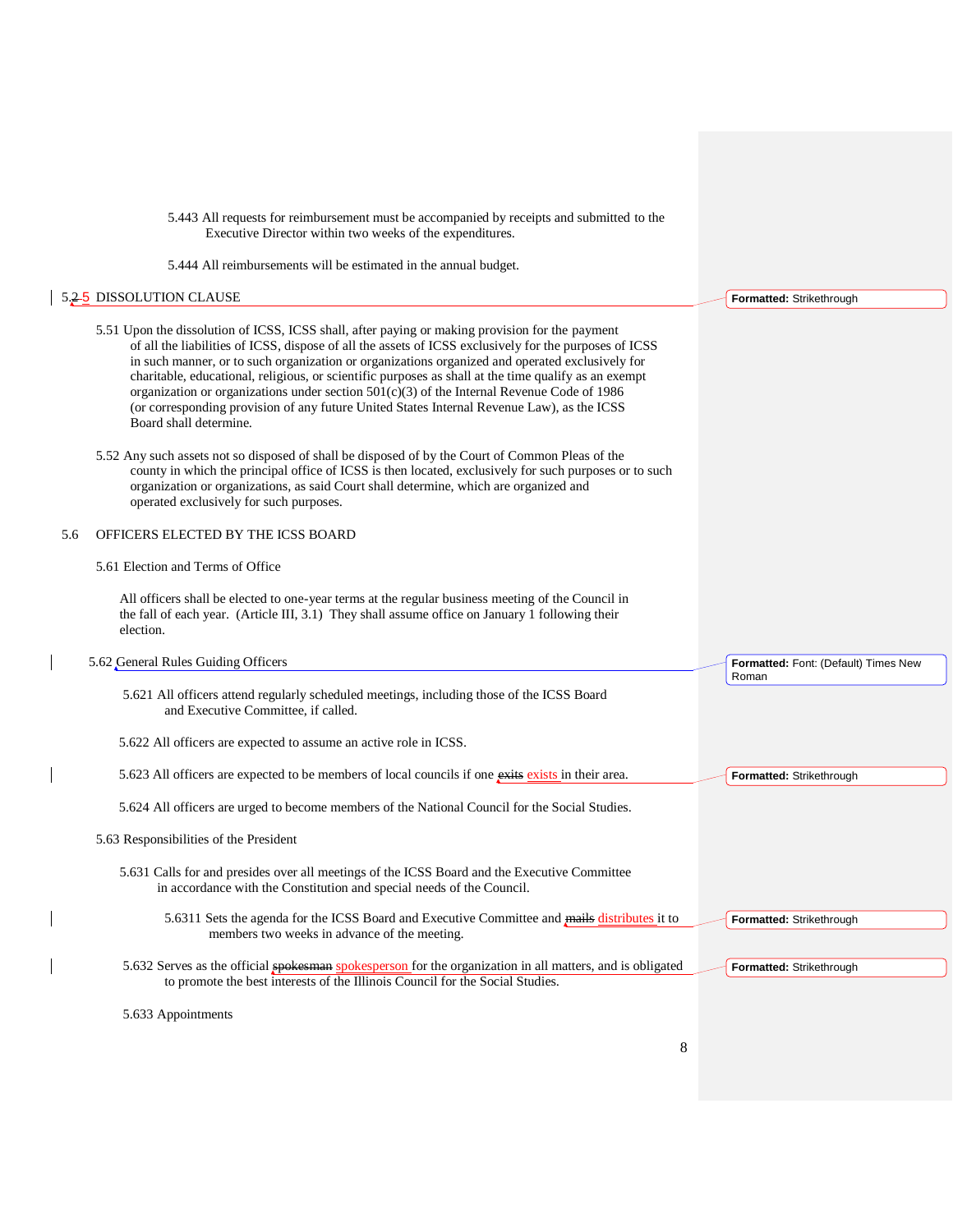| tasks as they are needed.                                                                               |
|---------------------------------------------------------------------------------------------------------|
| 5.6333 Appoints the Historian, Editor(s) of the <i>ICSS Newsletter Quarterly</i> , the Editor(s) of the |
| The Councilor: A <i>Journal of the Illinois Council for the Social Studies</i> , the program            |
| confarancaContaranca                                                                                    |
| eChair, the vendor Vendor/exhibitor Exhibitor chairChair, Communications Director, and the              |
| outroach coordinator Director of Council Polations                                                      |
|                                                                                                         |

5.6331 Fills vacancies on committees; some through consultation with the Board.

5.6332 Appoints ad hoc committees and individuals to carry out specific

### 5.634 633 Semi-Annual Meeting

Program

- 5.6341 Closely monitors the arrangements for the annual meeting by consulting with the President-Elect and the Executive Director.
- 5.6342 Established, in consultation with the ICSS Board, meeting sites for semi-annual meetings two years one year in the future.
- 5.635 634 Monitors all affiliation responsibilities with the National Council for the Social Studies in conjunction with the Executive Director (i.e., Council affiliation, House of Delegate registration, etc.).
- 5.636 635 Communicates with the ICSS membership, on a regular basis, through the *ICSS Newsletter Quarterly*.

5.637-636 Regional and National Responsibility

- 5.6371 Is expected to attend the annual meeting of the National Council for the Social Studies and act as the co-chair (with the Executive Director) of the Illinois Delegation to the House of Delegates.
- 5.6372 Is responsible for the ICSS Annual Meeting. (The Vice- President assists in the preparation of the Annual Meeting.)

### 5.64 Responsibilities of the President-Elect

- 5.641 The President-Elect shall assume such duties as the President or the ICSS Board shall specify. If a vacancy occurs in the office of the President, the President-Elect shall become President.
- 5.642 Assists, as necessary, the Vice-President in the preparation of the Annual Meeting.
	- 5.6421 May appoint a program and local arrangements committee, after consultation with the President.
	- 5.6422 Chairs or co-chairs, as an ex-officio member, all committees appointed in relation to the Annual Meeting.
	- 5.6423 Is responsible for local facilities, registration, program and financial accounting for the Annual Meeting.

| Formatted: Strikethrough                        |
|-------------------------------------------------|
| Formatted: Strikethrough                        |
| Formatted: Indent: Left: 0"                     |
| Formatted: Strikethrough                        |
| Formatted: Not Strikethrough                    |
| Formatted: Font: (Default)<br>TimesNewRomanPSMT |

**Formatted:** Strikethrough **Formatted:** Strikethrough

**Formatted:** Strikethrough **Formatted:** Not Strikethrough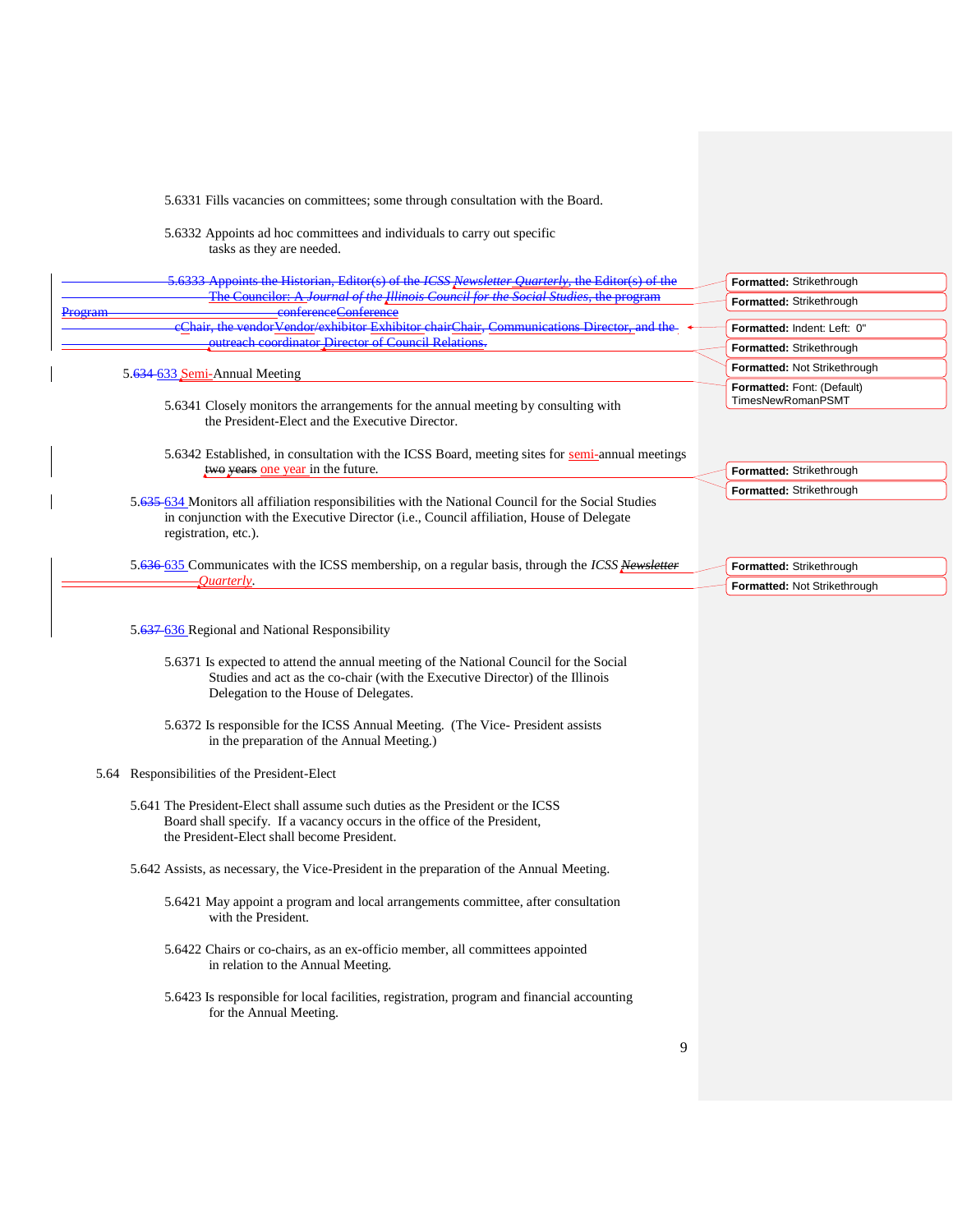5.6424 Arranges for book exhibitors at the Annual Meetings.

- 5.6425 Consults with the President and Executive Director concerning the Annual Meeting; and follows all policies, guidelines and fees established by the ICSS Board for the Annual Meeting.
- 5.643 Is expected to attend the Annual Meeting of the National Council for the Social Studies and serve as a delegate to the House of Delegates.
- 5.644 Committee Membership
	- 5.6441 ICSS Board
	- 5.6442 Executive Committee
	- 5.6443 Fiscal Committee
- 5.65 Responsibilities of the Vice-President
	- 5.651 The Vice-President shall assume such duties as the President or Board of Directors shall specify. If a vacancy occurs in the office of the President- Elect, the Vice-President shall become the President-Elect.
	- 5.652 Serves as the liaison to all local councils in the state.
	- 5.653 Works with the Executive Director and regional representatives to promote membership in the Illinois Council for the Social Studies. 5.654 Assist with the semi-annual meeting.
- 5.61 Responsibility of the Past President
	- 5.661 The Past President shall serve on the Board of Directors for one year immediately following his/her presidency.
	- 5.662 Committee MembershipPreside over nominating committee

| $5.6621$ ICSS Roard        | Formatted: Strikethrough |  |
|----------------------------|--------------------------|--|
|                            |                          |  |
| 5.6622 Executive Committee | Formatted: Strikethrough |  |

5.62 Responsibilities of the Secretary

- 5.671 Serves as the official recorder for meeting of ICSS Board and any other Council meetings designated by the President.
- 5.672 Sends copies of meeting minutes to ICSS Board and Executive Committee members within two weeks of all meetings.
- 5.673 Committee Membership

5.6731 ICSS Board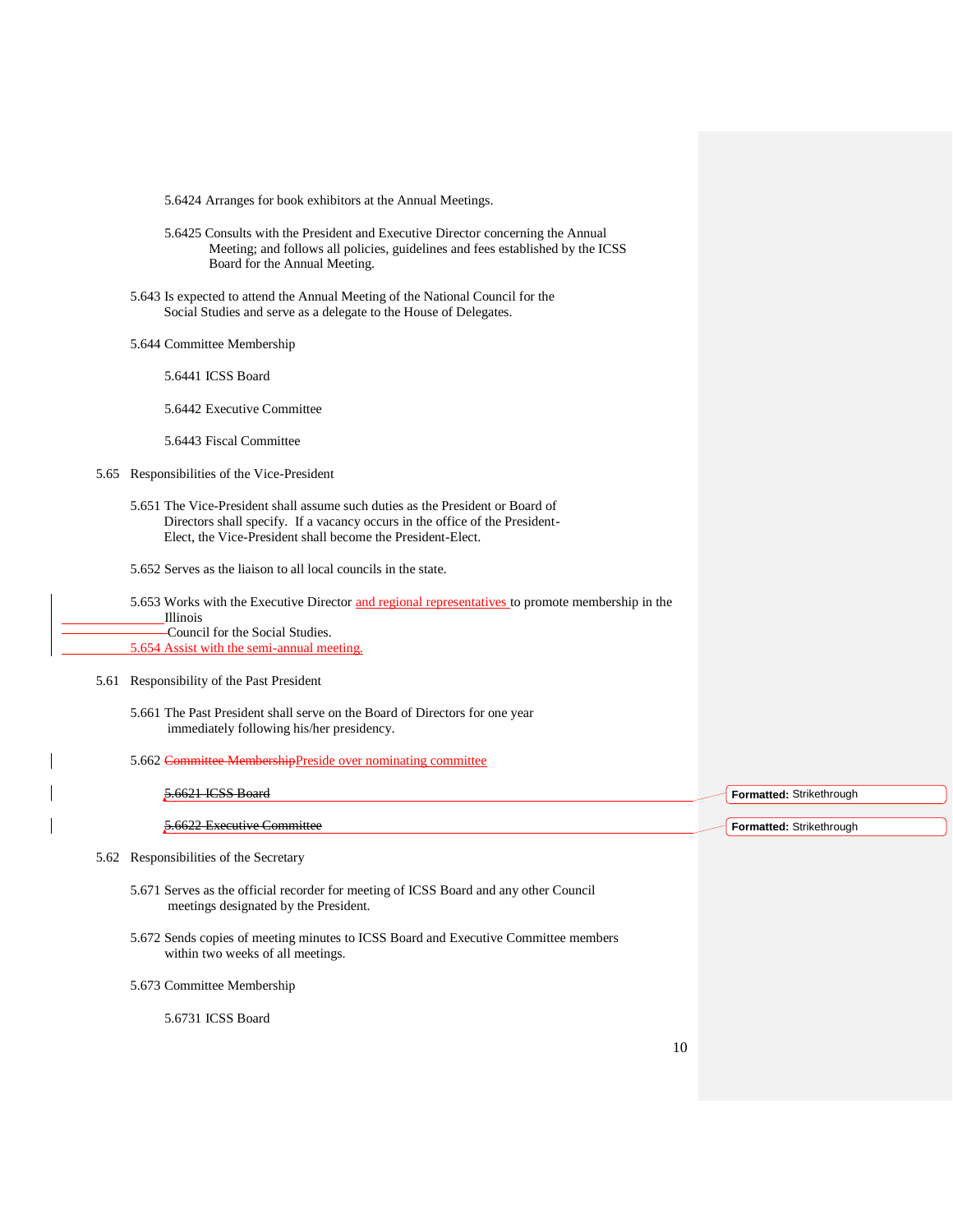### 5.6732 Executive Committee

| 5.63 Responsibilities of the Treasurer |  |  |  |  |
|----------------------------------------|--|--|--|--|
|----------------------------------------|--|--|--|--|

| 5.6831 Assists Works with the Executive Director in the preparation of an annual budget.                                       | Formatted: Strikethrough |
|--------------------------------------------------------------------------------------------------------------------------------|--------------------------|
|                                                                                                                                | Formatted: Strikethrough |
| 5.6832 At each ICSS Board meeting, presents a detailed report of ICSS finances<br>with assistance from the Executive Director. | Formatted: Strikethrough |
|                                                                                                                                |                          |
| 5.6833 Annually reviews the financial records with the Executive Director.                                                     | Formatted: Strikethrough |
| 5.6834 Committee Membership                                                                                                    | Formatted: Strikethrough |
| 5.68341 ICSS Board                                                                                                             | Formatted: Strikethrough |
| 5.68342 Executive Committee                                                                                                    | Formatted: Strikethrough |
| 5.68343 Chairperson, Fiscal Committee                                                                                          | Formatted: Strikethrough |

5.64 Responsibilities of the Regional Representatives

5.691 Acts as the liaison between their region and the ICSS Board.

5.692 Promotes, in cooperation with the Membership Committee, Vice-President and Executive Director, ICSS membership in their region.

5.610 Responsibilities of the Conference Program Director

5.6101 Works with the Executive Director, President, and Vice-President in planning and coordinating the annual meeting(s).

5.6102 Is appointed by the Board for a three-year term.

# 5.7 OFFICIALS APPOINTED BY THE PRESIDENT ICSS Board

5.71 Responsibilities of the Editor of the ICSS Newsletter Communications Director

5.711 711 Edits Publishes and produces maintains the issues of the *Newsletter* each year ICSS website.

5.712 Produces other Council publications as directed by the President or the ICSS Board.

 5.713 Has the authority to set theme, content, advertising, photo credits and production media (i.e., printer) in consultation with the Executive Director, and under the guidelines established by the ICSS Board.

5.714 Serves on the ICSS Board.

5.72 Responsibilities of the Editor of *The Councilor: A Journal of the Social StudiesThe Journal of the Illinois Council for the Social Studies.*

**Formatted:** Strikethrough **Formatted:** Strikethrough **Formatted:** Font: Not Italic **Formatted:** Font: Not Italic, Strikethrough **Formatted:** Font: Not Italic **Formatted:** Strikethrough **Formatted:** Strikethrough **Formatted:** Strikethrough **Formatted:** Not Strikethrough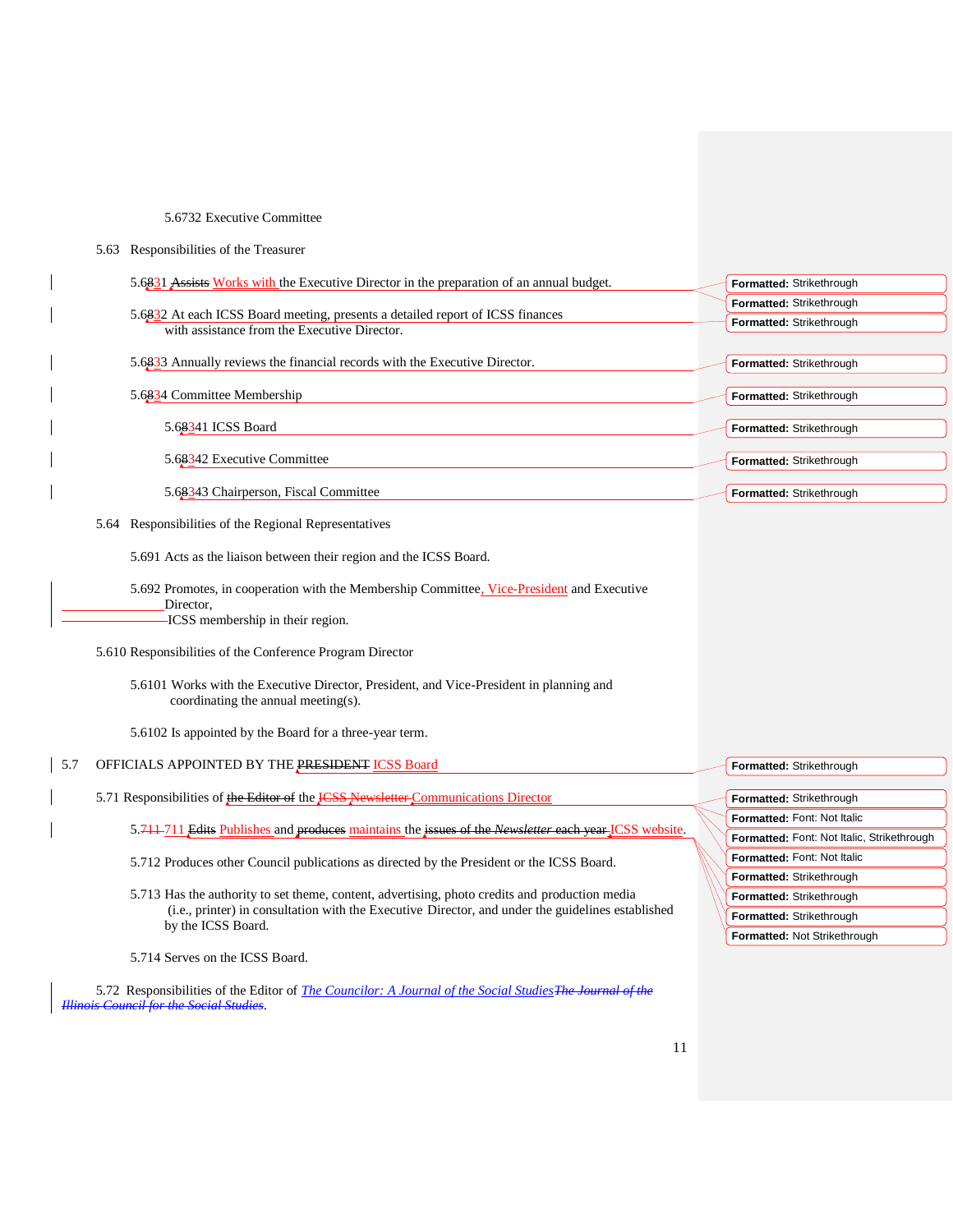- 5.721 Edits and produces an annual edition of *The Councilor: A Journal of the Social StudiesThe Journal of the Illinois Council for the Social Studies.*
- 5.722 Has the authority to set theme, content, advertising, photo credits and production media (i.e., printer), in consultation with the Executive Director, and under the guidelines established by the ICSS Board.
- 5.723 Serves on the ICSS Board.
- 5.73 Responsibilities of the Editor of the *ICSS Newsletter* Quarterly

5.711 Edits and produces publishes the issues of the *Newsletter* Quarterly each year.

 5.712 Has the authority to set theme, content, advertising, photo credits and production media (i.e., printer) in consultation with the Executive Director, and under the guidelines established by the ICSS Board.

5.713 Serves on the ICSS Board.

5.74 Responsibilities of the Historian

5.741 Maintains the files of Council written records for the purpose of historical continuity.

5.742 Committee membership

5.7431 ICSS Board

5.7432 Committee on Constitutional Revision

# 5.8 OFFICIALS ELECTED TO THE BOARD BY THE ICSS MEMBERSHIP

5.81 Responsibilities of Members-at-Large

- 5.811 Members-at-Large will assume such duties as the President or the ICSS Board shall specify.
- 5.812 One-third of the Members-at-Large will be appointed to the Membership Committee by the President.
- 5.813 One-third of the Members-at-Large will be assigned by the President to work on national, state, and local council meeting activities.
- 5.814 One Member-at-Large will be appointed to the Audit committee by the President.
- 5.815 One Member-at-Large will be appointed to the Budget Committee by the President.
- 5.816 Members-at-Large may be reappointed, and given a different responsibility for one of the duties described in  $5.811 - 5.815$ .
- 5.9 RESPONSIBILITIES OF THE ICSS EXECUTIVE DIRECTOR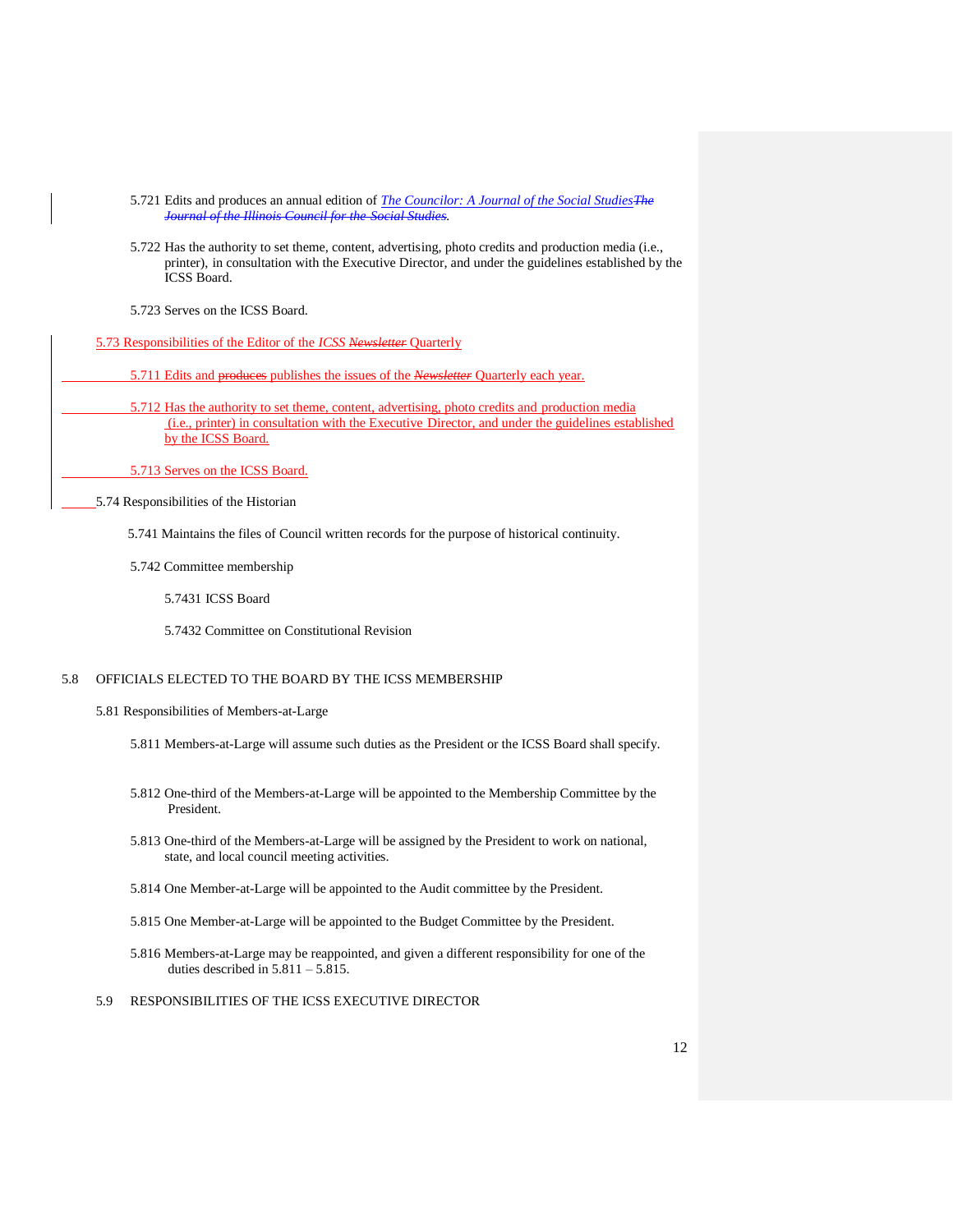| The Executive Director is the binding force of ICSS, and the importance of this<br>appointed position cannot be overstated. |                          |
|-----------------------------------------------------------------------------------------------------------------------------|--------------------------|
| 5.91 Membership Responsibilities                                                                                            |                          |
| The Executive Director handles all ICSS membership correspondence and<br>processing. He/she must:                           |                          |
| 5.911 supply membership applications to prospective members,                                                                |                          |
| 5.912 update and <b>print</b> disseminate membership brochures,                                                             | Formatted: Strikethrough |
| 5.913 process memberships,                                                                                                  |                          |
| 5.914 deposit and account for all membership payments,                                                                      |                          |
| 5.915 acknowledge receipt of memberships, and issue membership cards,                                                       |                          |
| 5.916 mail membership expiration notices,                                                                                   |                          |
| 5.917 keep appropriate membership records,                                                                                  |                          |
| 5.918 report membership information to the ICSS Board at it regular meetings,                                               |                          |
| 5.919 transmit NCSS membership channeled through ICSS, and                                                                  |                          |
|                                                                                                                             |                          |
| 5.9110 make provision for printed membership labels (names and addresses).                                                  | Formatted: Strikethrough |
| 5.92 Finances                                                                                                               |                          |
| The Executive Director handles the day-to-day finances of the Council. He/she must:                                         |                          |
| 5.921 report deposits and expenditures to the ICSS Board                                                                    |                          |
| 5.922 report on the finances of the Council to the ICSS Board at its regularly<br>scheduled meetings                        |                          |
| 5.923 deposit all receipts, and write all checks for ICSS                                                                   |                          |
| 5.924 make expenditures for those items connected with the duties of Executive Director                                     |                          |
| 5.925 prepare in consultation with the President and Treasurer, an annual budget                                            |                          |
| 5.926 present the above budget, for approval of the ICSS Board, at the spring<br>meeting each year                          |                          |
| 5.927 approve or disapprove expenditures, provided funds are available in the budget                                        |                          |
| 5.928 renew annual corporation dues with the Illinois Secretary of State                                                    |                          |
| 5.929 file IRS Form 990, Social Security documents, and other pertinent documents, and                                      |                          |

 $\begin{array}{c} \rule{0pt}{2ex} \rule{0pt}{2ex} \rule{0pt}{2ex} \rule{0pt}{2ex} \rule{0pt}{2ex} \rule{0pt}{2ex} \rule{0pt}{2ex} \rule{0pt}{2ex} \rule{0pt}{2ex} \rule{0pt}{2ex} \rule{0pt}{2ex} \rule{0pt}{2ex} \rule{0pt}{2ex} \rule{0pt}{2ex} \rule{0pt}{2ex} \rule{0pt}{2ex} \rule{0pt}{2ex} \rule{0pt}{2ex} \rule{0pt}{2ex} \rule{0pt}{2ex} \rule{0pt}{2ex} \rule{0pt}{2ex} \rule{0pt}{2ex} \rule{0pt}{$ 

 $\overline{\phantom{a}}$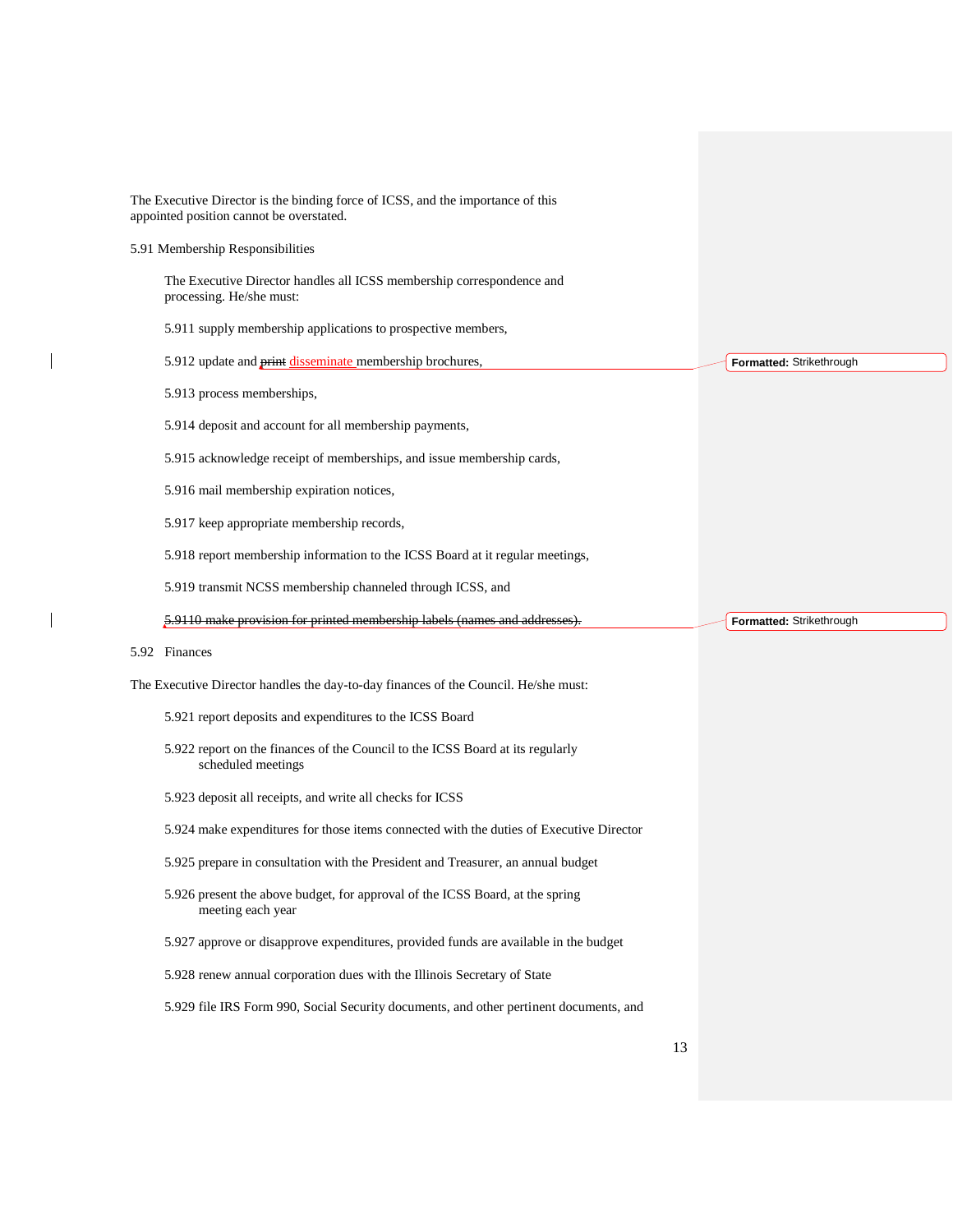|             | 5.9210 contract for an independent, professional audit of the ICSS books when directed by<br><b>ICSS Board.</b>                                    |    |
|-------------|----------------------------------------------------------------------------------------------------------------------------------------------------|----|
|             | 5.93 Printing and Mailing                                                                                                                          |    |
|             | The Executive Director handles or supervises the <i>printing and mailingdigital distribution</i> of                                                |    |
| appropriate | Council materials including:                                                                                                                       |    |
|             | 5.931 membership materials                                                                                                                         |    |
|             | 5.932 announcements and all other materials specified by the ICSS Board                                                                            |    |
|             | 5.94 Professional Representation                                                                                                                   |    |
|             | The Executive Director serves as a member of, and attends as a representative for ICSS,<br>various committees and organizations including the:     |    |
|             | 5.941 NCSS House of Delegates, as Illinois Member-at-Large, and co-chair of the<br>Illinois delegation                                             |    |
|             | 5.942 Great Lakes Regional Coordinating Committee if applicable.                                                                                   |    |
|             | 5.943 ICSS Board, Executive Committee, Fiscal Committee, Membership Committee, and                                                                 |    |
|             | 5.944 Other special committees or organizations designated by the ICSS Board                                                                       |    |
|             | 5.95 Miscellaneous                                                                                                                                 |    |
|             | In addition to the above duties the Executive Director must:                                                                                       |    |
|             | 5.951 act as the continuing contact person for information about ICSS                                                                              |    |
|             | 5.952 maintain and file all documents necessary to continue affiliation with NCSS                                                                  |    |
|             | 5.953 Provide for general administrative/clerical support to fulfill the duties<br>of Executive Director                                           |    |
|             | 5.954 assist officers as needed, and                                                                                                               |    |
|             | 5.955 carry out other duties assigned by the President, ICSS Board or Executive<br>Committee                                                       |    |
|             | 5.96 Contract and Compensation                                                                                                                     |    |
|             | 5.961 The Executive Director shall be issued a contract by the ICSS Board<br>specifying terms of employment, job description, service, and salary. |    |
|             | 5.962 The Executive Director contract may be renewed at the option of the<br>ICSS Board.                                                           |    |
|             |                                                                                                                                                    | 14 |

 $\mathbf{I}$